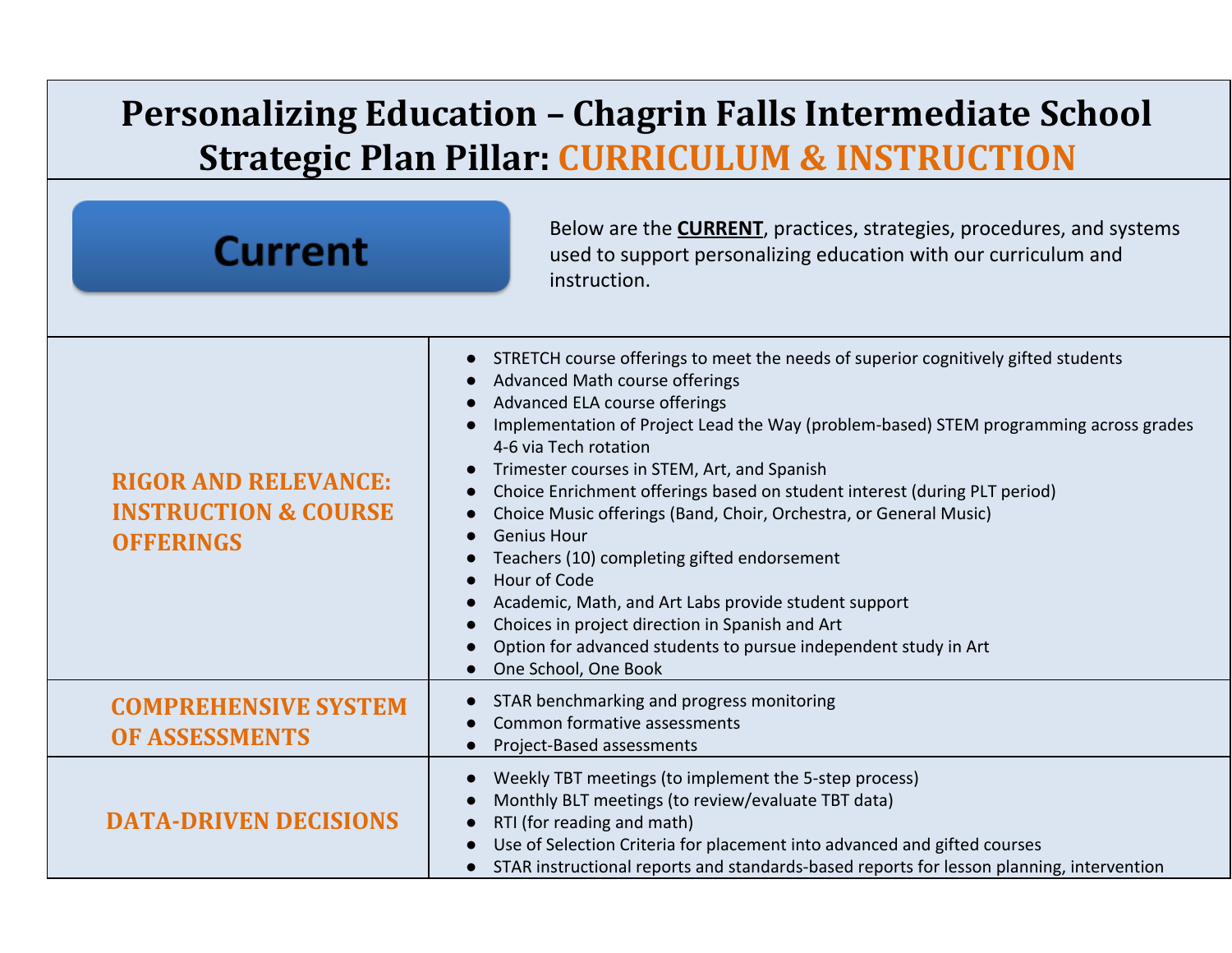| <b>Developing</b>                                                                  | Below are the practices, strategies, procedures, and systems we are<br><b>DEVELOPING</b> to support personalizing education with our curriculum and<br>instruction.                                                                  |
|------------------------------------------------------------------------------------|--------------------------------------------------------------------------------------------------------------------------------------------------------------------------------------------------------------------------------------|
| <b>RIGOR AND RELEVANCE:</b><br><b>INSTRUCTION &amp; COURSE</b><br><b>OFFERINGS</b> | Piloting EnVision 2.0<br>2016-17 - systematic Review and Refinement of K-12 Research<br>2016-17 - systematic Review and Refinement of K-12 Science<br>Choice-based Art Education, 6th grade<br>Cross-curricular Projects, grades 5-6 |
| <b>COMPREHENSIVE SYSTEM</b><br><b>OF ASSESSMENTS</b>                               | Common summative assessments<br>Common writing rubrics across building<br>Online standards based common assessments through "Illuminate"                                                                                             |
| <b>DATA-DRIVEN DECISIONS</b>                                                       | RTI placement meetings every 8 weeks<br>Interest-based data used to develop and implement programming<br>Implementation of and training for Illuminate database                                                                      |
| <b>Future</b>                                                                      | Below are <b>FUTURE</b> goals and/or ideas related to our curriculum and<br>instruction to promote personalizing education.                                                                                                          |
| <b>RIGOR AND RELEVANCE:</b><br><b>INSTRUCTION &amp; COURSE</b><br><b>OFFERINGS</b> | Choice-based Art Education, across grades 4-6<br>Research Capstone Project - 6th grade                                                                                                                                               |
| <b>COMPREHENSIVE SYSTEM</b><br><b>OF ASSESSMENTS</b>                               | Incorporate<br>$\bullet$                                                                                                                                                                                                             |